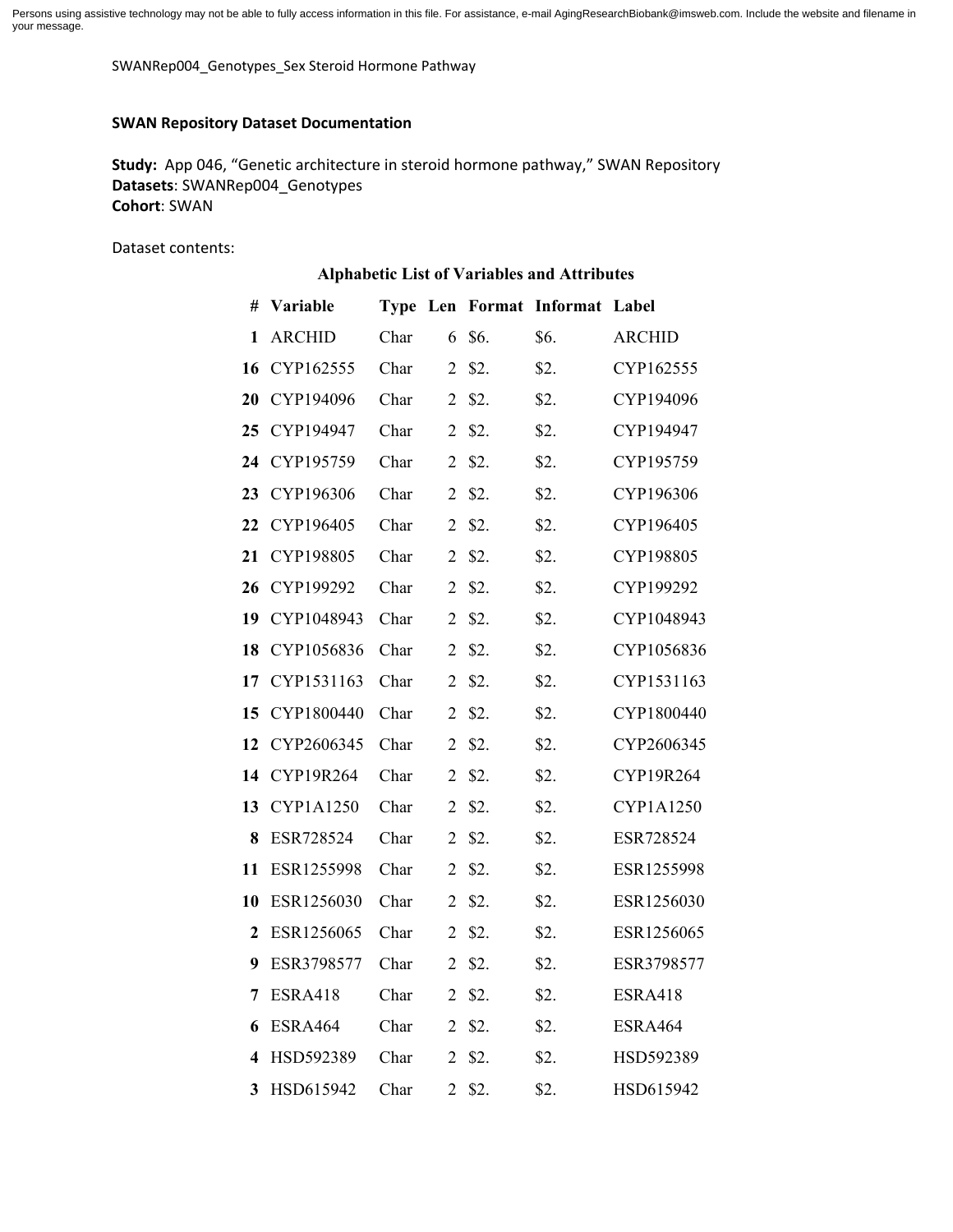### **Alphabetic List of Variables and Attributes**

| # Variable        |  |        | Type Len Format Informat Label |            |
|-------------------|--|--------|--------------------------------|------------|
| 5 HSD17B2830 Char |  | 2 \$2. | - S2.                          | HSD17B2830 |

# **Genotype Data – All SNPs**

#### **Notes:**

- **SNP variable names with the suffix "\_a1" or "\_a2" indicate allele 1 and 2, respectively.**
- **No genotype data from the New Jersey SWAN site**
- **No duplicate ID numbers**
- **Genotypes from DNA extracted from immortalized cells**

## **CYP19,** chromosome 15 **CYP194096**

rs number: rs2414096 chromosome position: 49245835 forward primer: GGAGAATGTCCAATCCAAGAACATCTA reverse primer: CCCCATCTCTTAGCTTTATTTTGCCTAA

## **CYP194947**

#### *\*\* interpret with caution, n = 1408\*\**

rs number: not available chromosome position: 49261509 forward primer: GCTCTTGCTGGAGACTGAATCATAA reverse primer: GGGCCTTATCAGGTGTCTAGCATAT

#### **CYP195759**

*\*\* interpret with caution, n = 1408\*\**

rs number: rs2445759 chromosome position: 49316891 forward primer: GGCTCACATGTCACTTAGAAGACT reverse primer: GCCGGCCTCTAAGACTTTGG

#### **CYP196306**

rs number: rs936306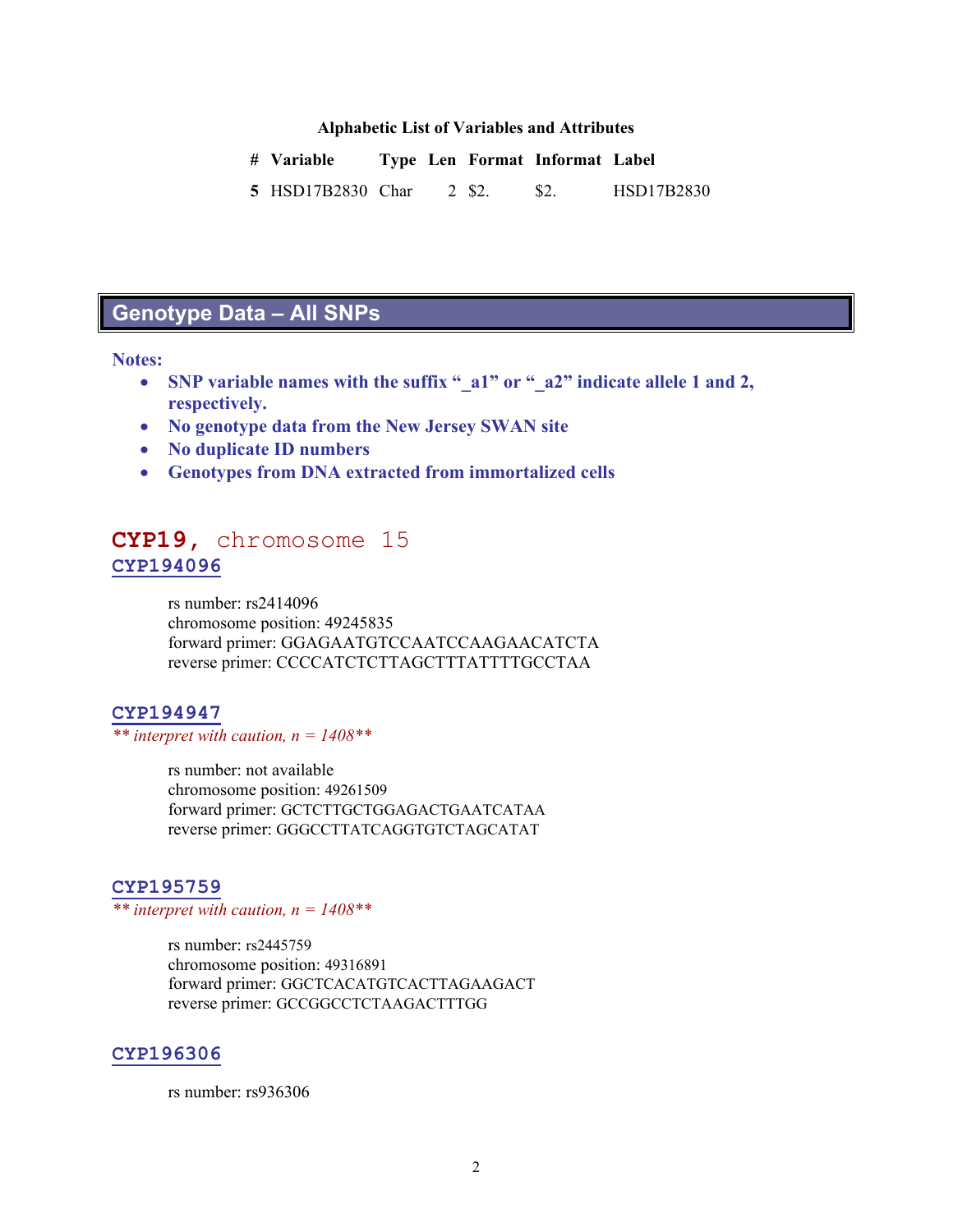chromosome position: 49295654 forward primer: CTTGATACCTGTGTTCTCTGGCATA reverse primer: CAAATTCAAGTGGGCTCTGTTTCC

## **CYP196405**

rs number: rs2446405 chromosome position: 49362856 forward primer: CTTCCTGACTTGCACCATTTTCATT reverse primer: GGAGGGTGAATCATTCCAAGTACAG

#### **CYP198805**

rs number: rs1008805 chromosome position: 49265647 forward primer: CCTTACCGAATCACTACCCTTCAC reverse primer: TTGGAAGTAATAGCAGGCCTAGGTA

#### **CYP199292**

rs number: rs749292 chromosome position: 49274788 forward primer: TCTGCCAGTCCTTCTTCAAACC reverse primer: GGCTTAGGGCCTGATAGAAATTGTG

#### **CYP19R264**

rs number: not available chromosome position: 49224015 forward primer: GAAAGATGCCATAGAAGTTCTGATAGCA reverse primer: TCAGTGGCAAAGTCCATACATTCTT

## **CYP1A1,** chromosome 15 **CYP1A1250**

rs number: not available chromosome position: 72727461 forward primer: GCACTGGTACCATTTTGTTTCACT reverse primer: GCTGAGGTGGGAGAATCGT

## **CYP1048943**

rs number: rs1048943 chromosome position: 72728801 forward primer: CAGGATAGCCAGGAAGAGAAAGAC reverse primer: CATGGGCAAGCGGAAGTG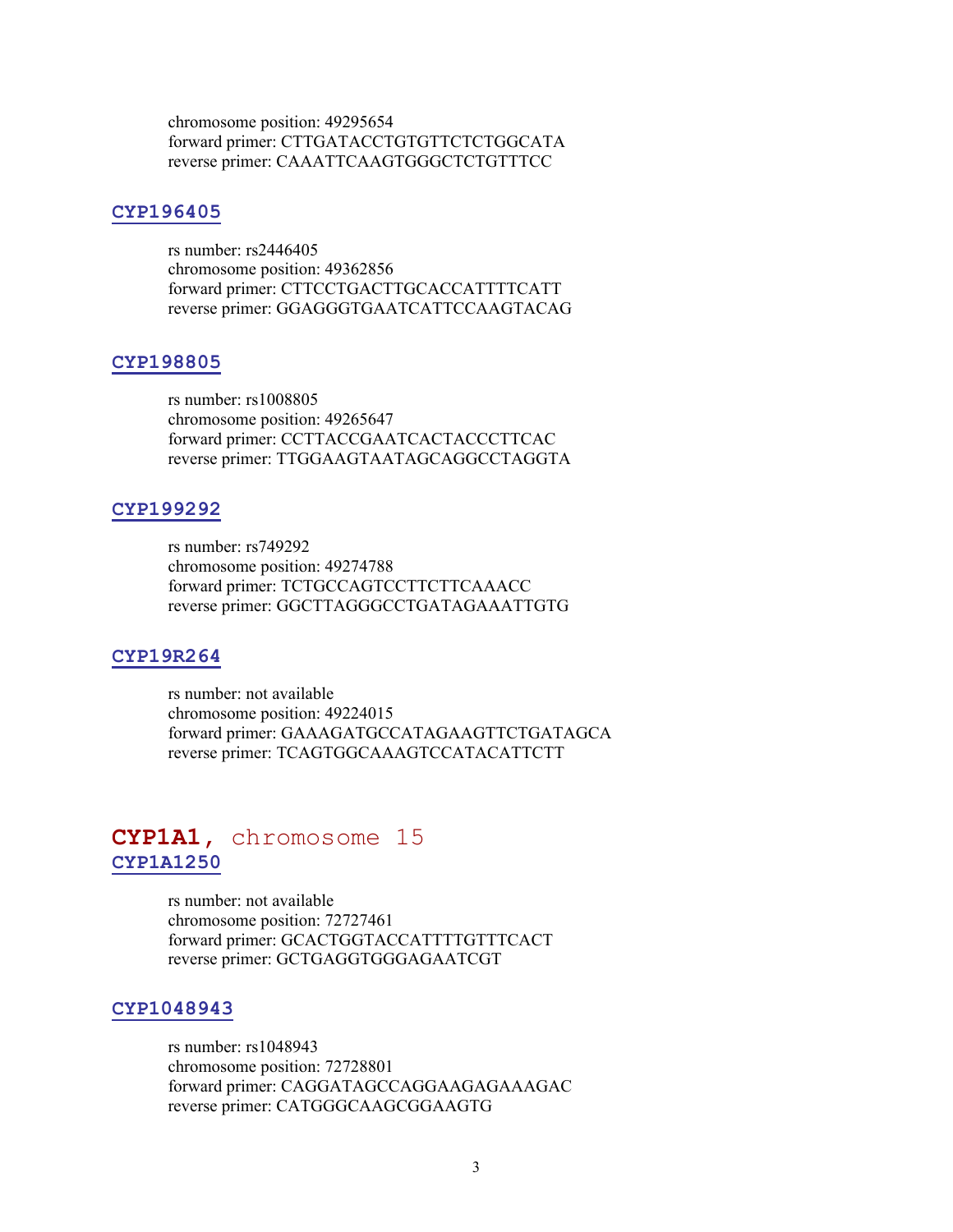## **CYP1531163**

rs number: rs1531163 chromosome position: 72828901 forward primer: GGCACCAGGGAGGATGTAA reverse primer: TCCCTACCTTCTCCTTGAGCTT

#### **CYP2606345**

rs number: rs2606345 chromosome position: 72732994 forward primer: TTCCAGCTCCCTGCAGTTG reverse primer: TGACCATCTTCTTTGTCCTTTGCT

## **CYP1B1,** chromosome 2 **CYP162555**

rs number: rs162555 chromosome position: 38282051 forward primer: TGAGGAGAGTGGAGGAGAATAAGC reverse primer: CATGTGCCTGATGACTGAATCCT

## **CYP1056836**

rs number: rs1056836 chromosome position: 38272710 forward primer: ACTCTGCTGGTCAGGTCCTT reverse primer: TTTGTCAACCAGTGGTCTGTGAAT

#### **CYP1800440**

*\*\* interpret with caution, n = 1408\*\**

rs number: rs1800440 chromosome position: 38272672 forward primer: GCCAATGCACCGCCTTTT reverse primer: GGCCTAACCCGGAGAACTTT

## **ESRα,** chromosome 6 **ESRa418**

rs number: not available chromosome position: 152194325 forward primer: TCTGTGTTGTCCATCAGTTCATCTG reverse primer: CTCAGGGTCTCTGGGAAACAG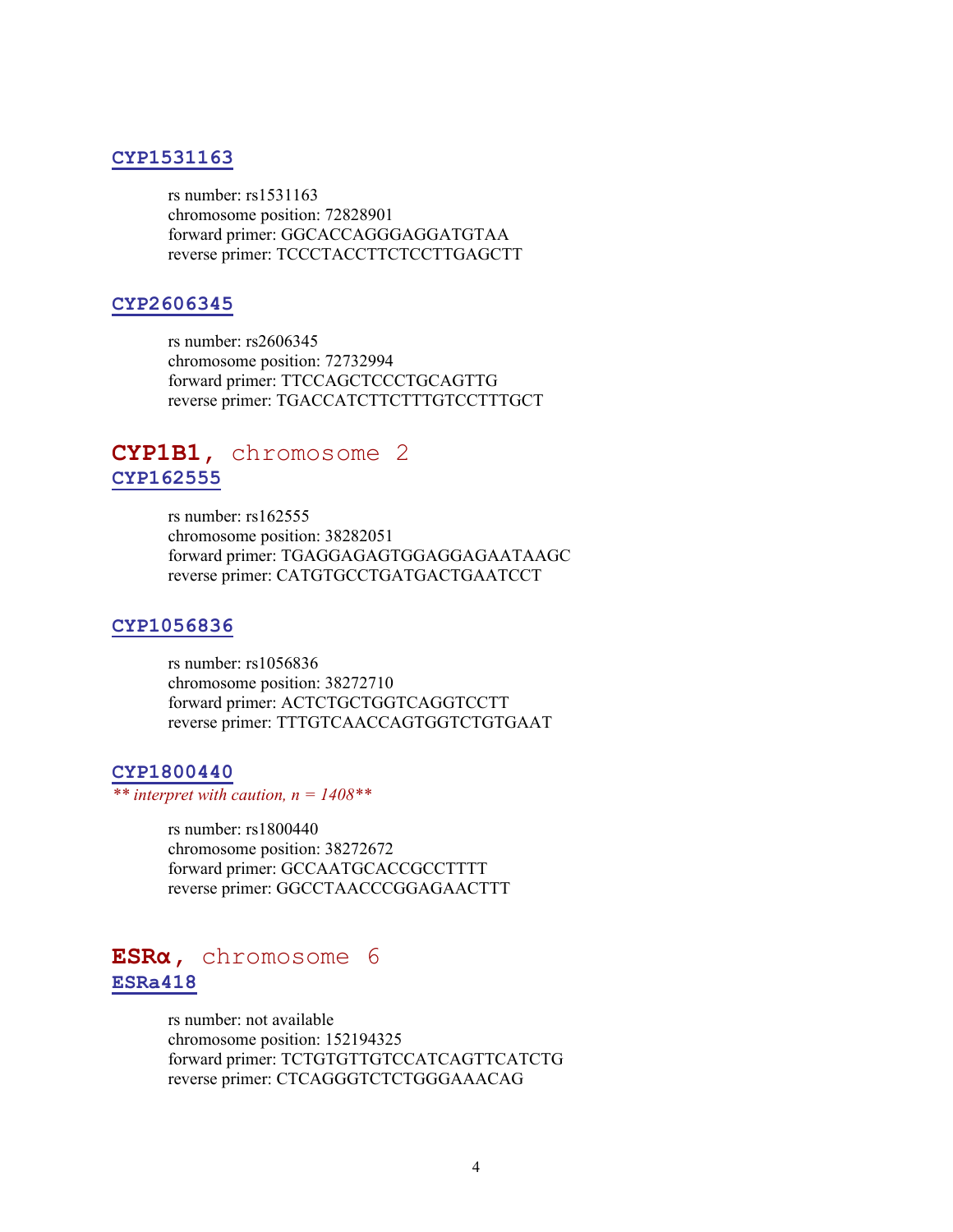### **ESRa464**

rs number: not available chromosome position: 152194347 forward primer: GTCCATCAGTTCATCTGAGTTCCAA reverse primer: AGAACCATTAGAGACCAATGCTCATC

### **ESR728524**

rs number: rs728524 chromosome position: 152334435 forward primer: GCCCTGGTGTTGCATTTAGC reverse primer: GCCCTACTTTCCCTCTTGTTCTCTA

#### **ESR3798577**

rs number: rs3798577 chromosome position: 152452119 forward primer: GCCCTGGTGTTGCATTTAGC reverse primer: GCCCTACTTTCCCTCTTGTTCTCTA

## **ESRβ,** chromosome 14 **ESR1255998**

rs number: rs1255998 chromosome position: 62683926 forward primer: ACACAGTTCCTAACCTGCATCTG reverse primer: GGTTTGTGCTTTGGCAGAGAAG

## **ESR1256049**

*\*\* interpret with caution, n = 1408\*\**

rs number: rs1256049 chromosome position: 62714088 forward primer: CCATCATTAACACCTCCATCCAACA reverse primer: TGTGGAGCTCAGCCTGTTC

#### **ESR1256030**

rs number: rs1256030 chromosome position: 62737210 forward primer: TGCCGAAGACCAGTCATAGC reverse primer: TGGCCACTCCTTTCATTACACTTAG